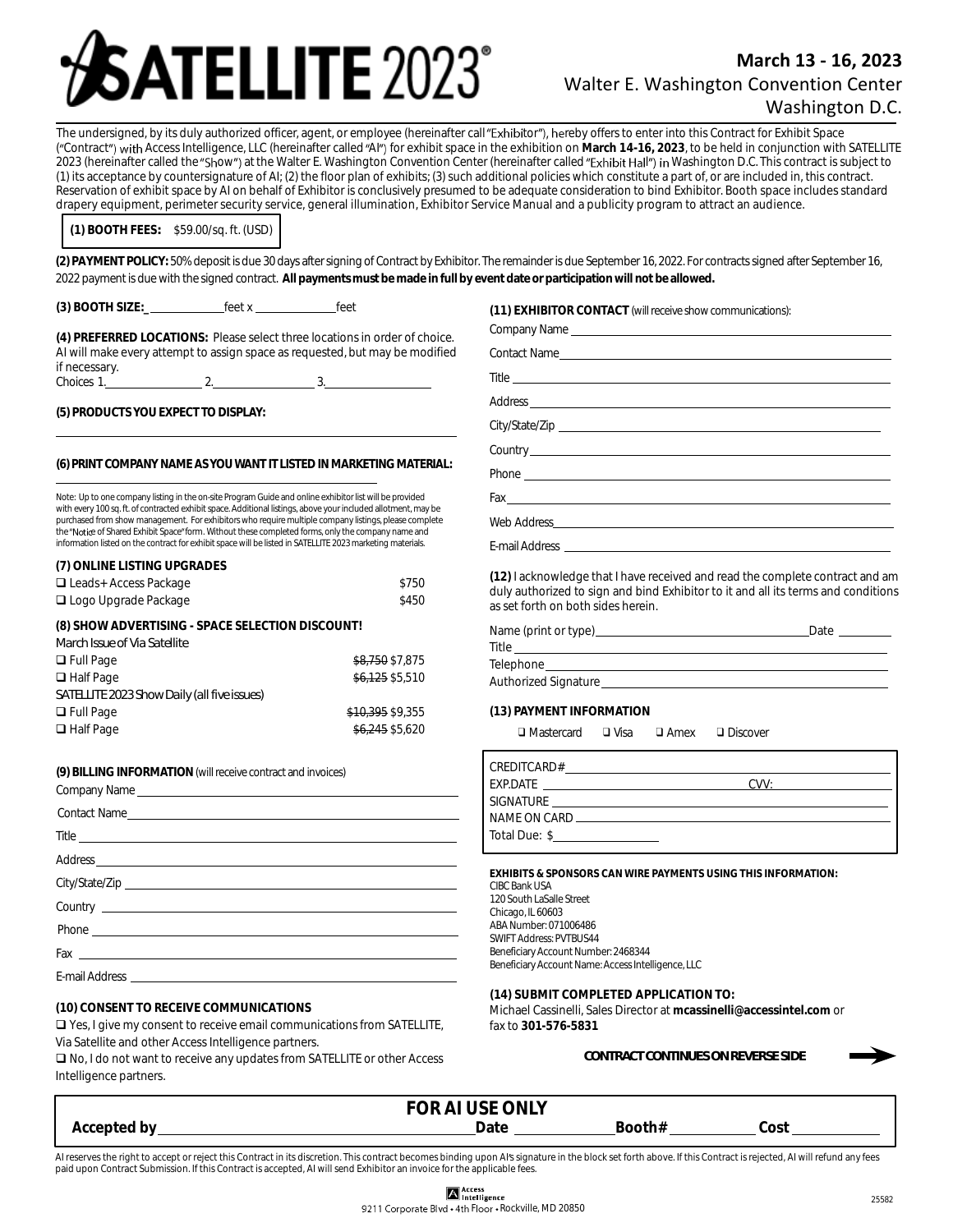### **ACCESS INTELLIGENCE, LLC EXHIBIT RULES AND REGULATIONS**

**1. AGREEMENT:** By signing the Contract for Exhibit Space, Exhibitor agrees to abide by these Rules and Regulations and all amendments thereto and the decisions of Show Management. the conference, trade show, in person promotion or online event outlin hosting the Event, online platform hosting a digital version or any other exhibit hall designated by Show Management in the future, Rules and Regulations.

**2. UNDESIRABLE ACTIVITIES:** Exhibitor agrees that its exhibit shall be admitted into the Show and shall remain from day to day solely on strict compliance with all the rules herein described. Show Management reserves the right to reject, eject, or prohibit any exhibit in whole or in part after Show M faith determination is communicated to Exhibitor that the exhibit or Exhibitor is not in accord with the Contract or the Rules.

**3. BOOTH ASSIGNMENTS:** Space assignments will be made only after receipt from Exhibitor of this Contract and applicable booth fees. After assignment, space location may not be changed, transferred, or canceled by Exhibitor except upon written request and with the subsequent written approval of Show Management. Notwithstanding the above, Show Management reserves the right to change location assignments at any time, as it may, in its sole discretion, deem necessary.

**4. BOOTH REPRESENTATIVES:** Booth representation is limited to Exhibitor. Exhibitor shall not permit in its booth a non-exhibiting company representative. Exhibitor shall staff its booth during all open show hours. Booth Representatives shall at all times wear or be able to show badge identification approved by Show Management. Show Manăgement may limit the number of booth personnel at any time.

**5. LISTINGS AND PROMOTIONAL MATERIALS:** By participating in the Event, Exhibitor grants to Event a fully-paid, perpetual nonexclusive license to use, display and reproduce the name, trade names and product names of Exhibitor in any Event directory (print, online or other media) listing the Exhibiting companies at the Event and to use such names in Event promotional materials. Show Management shall not be liable for any errors in listings or descriptions or for omissions. Exhibitor's booth, exhibited items<br>and personnel at the Event may be included in Event photographs and used for Event promotional purpose.

**6. USE OF DISPLAY SPACE:** a) Restrictions on Space Rental: Without the express written permission of Show Management, Exhibitor may not (i) sublet, subdivide or assign its space, or any part thereof, (ii) purchase multiple booths for the purpose of subletting or assigning to third parties, or (iii) permit in its booth any non-exhibiting company representative. Only companies or individuals that have contracted directly with Show Management shall be listed in the Show Directory or allowed on the Show floor as an exhibitor. Only one company name per booth will be listed on any booth sign. No signs or advertising devices shall be displayed outside the exhibit space other than those furnished by Show Management. Failure to comply with this provision may be sufficient cause for Show Management to require the immediate removal of the exhibit and/or the offending Exhibitor, at the expense of Exhibitor. Failure to comply may also result in forfeiture of all fees paid. In addition, all booths must be fully carpeted and no exhibit shall be built to exceed height limitations set in the exhibitor manual. An exhibit that exceeds the height limitations will have to be altered to conform to the requirements,<br>at Exhibitor's expense.

**7. INSTALLATION AND REMOVAL:** Show Management has full discretion and authority over the placement, arrangement, and appearance of items which Exhibitor displays. Installation of all exhibits must be fully completed at least one (1) hour prior to the opening time of the Show. If Exhibitor does not meet this deadline, Exhibitor will not be allowed to set up until two (2) hours 12 PM, the day before the Exhibit Hall opens may be resold or reassigned by Show Management, without refund. All exhibit and booth materials must be removed by 5 PM, the day after the last day of Exhibit Hall hours. Show Management reserves the absolute right to inspect any items removed from the exhibit. **8. EARLY REMOVAL OF EXHIBITS NOT ALLOWED:** a) No exhibit shall be packed, removed, or dismantled prior to the closing of the

Show. If Exhibitor acts in breach of this provision, it shall pay as compensation for the distraction to th amount equal to one-third of the total space charge for Exhibitor's allocated area, in addition to all sums otherwise due under this

Agreement. b) For security reasons, any equipment removed from the Exhibit Hall prior to the official closing of the Show shall require a special pass issued by Show Management.

**9. PROHIBITED ACTIVITIES:** a) No cooking may take place in Exhibitor's space. b) All demonstrations, sales activities, and distribution of circulars and promotional material must be confined to the limits of Exhibitor's booth. Exhibitor must not place equipment for display or demonstration in such manner as to cause observers to gather in the aisles. All equipment for display or demonstration must be placed within the assigned booth to attract observers into the booth. c) Exchange of money or consummating the sale of goods or services on the Exhibit Hall floor is prohibited. Orders may be taken for future delivery only. d) Exhibits which include the operation of musical instruments, radios, sound motion picture equipment, public address systems, or any noise-making machines must be operated so that the noise resulting there from will not annoy or disturb adjacent exhibitors or their patrons. e) Exhibitor is prohibited from displaying any devices or objects in the booth that exceed the length of the back wall without prior written approval from Show Management and the Exhibit Hall. f) Animals and pets are not permitted in the Exhibit Hall except in conjunction with an approved exhibit, display or performance legitimately requiring use of animals. Guide dogs are permitted. g) Exhibitor is not allowed to conduct any activities that could be considered an illegal lottery under the State laws where the event is to be held. h) Electrical equipment that is not UL approved may not be used in the Exhibit Hall. No wiring, installation of spotlights or other electrical work shall be done except by the electrical contractor authorized by Show Management or the Exhibit Hall.

**10. UNION LABOR:** Where required, Exhibitor hereby agrees to use qualified union labor at all times while in the Exhibit Hall and abide by all agreements made between the Exhibit Hall, the unions, and Show Management.

**11. RIGHT OF ENTRY AND INSPECTION:** Show Management, in its absolute discretion, shall have the right at any time to enter the leased area occupied by Exhibitor or otherwise inspect Exhibitor's material

**12. BOOTH MAINTENANCE:** Exhibitor is required to maintain the daily cleanliness and disinfecting of its booth. Cleaning of booths shall take place at times other than Show hours. Show Management will be responsible only for the cleaning and disinfecting of aisle space and public areas.

**13. CARE OF BUILDING AND EQUIPMENT:** Exhibitor and its agents shall not injure or deface any part of the Exhibit Hall, the booths or booth contents or Show equipment and decor. If Exhibitor causes any such damage, Exhibitor shall be liable to the owner of the property so damaged.

**14. CANCELLATION BY EXHIBITOR:** Exhibitor specifically recognizes and acknowledges that Show Management will sustain certain losses if Exhibitor cancels its exhibit space after it has been assigned and confirmed by the Show Management. Due to the difficulty, if not impossibility of determining and proving said losses, Exhibitor agrees to pay the following amounts as liquidated damages, and not as a penalty, if Exhibitor cancels all or part of its exhibit space on or within the time periods specified below:

**TIME PERIOD LIQUIDATED DAMAGES**  Prior to or on September 16, 2022 50% of rental fees<br>After September 16, 2022 100% of rental fees After September 16, 2022

Upon receipt of written notice of cancellation by Exhibitor, Show Management has the right to resell the space and retain all revenue collected. Any such re-sale shall not reduce the amount of liquidated damages to be paid by Exhibitor.

**15. CANCELLATION OF EVENT:** If for any reason beyond Show earthquake, explosion, accident, blockage, embargo, inclement weather, governmental restraints, act of public enemy, riot or civil disturbance, impairment or lack of adequate transportation, inability to secure sufficient labor, technical or other personnel, municipal, state or federal laws, or act of God), the Event, or any part thereof, is prevented from being held, interrupted or the Facility becomes unavailable, unfit for occupancy or substantially interfered with, Show Management may postpone as described in Section 16 or cancel the Event. If a cancellation occurs of such event (not a Postponement), Show Management shall not be responsible for delays, damage, loss, increased costs, or other unfavorable conditions arising by virtue thereof, and Exhibitor waives claims for damage arising there from. Upon a cancellation, Show Management may credit or refund to Exhibitor no more than<br>a prorated amount of Exhibitor's total cost of participation paid after deducting all expenses and reasonable compensation to Event. In no case, shall the amount of any credit or refund exceed